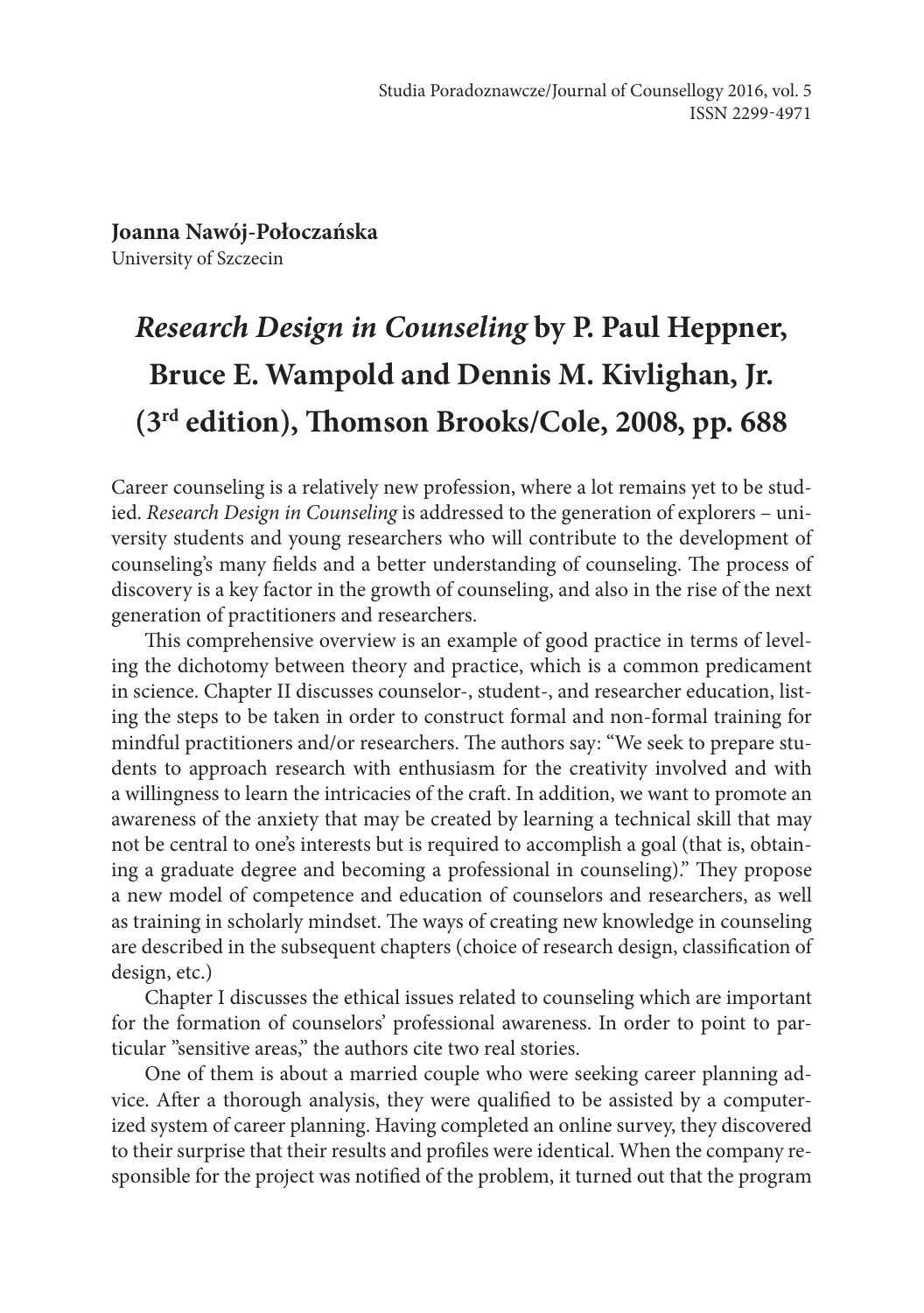had continued to make the same mistake for months: giving each client the results of the day's first client! No one had noticed the error before. This raises the question whether algorithmization of counseling is ethical. How can help be offered if even the preliminary diagnosis is wrong and the problem is misrepresented?

The other story illustrates the doubts surrounding new interventions and trends within counseling drawing on the example of children that came to be called thalidomide babies (born without limbs). Their mothers had taken a morning sickness drug which had been put on the market without proper clinical testing. At the time, some people argued that it was unethical to be in possession of a reportedly wonderful drug and not give it to those in need, while others believed that the hasty action, unpreceded by laboratory tests, was highly risky. The authors transpose the conclusions from the grim "experiment" onto social studies, asking whether career counselors do not harm their clients by any chance. How can the efficiency of their help be assessed? Also Polish psychologist Tomasz Witkowski warns in his *Zakazana psychologia* [Forbidden psychology] (Wydawnictwo Bez Maski, 2015) against resorting to new therapeutic methods without adequate scientific verification.

Science plays a key role in the development of knowledge on which counseling is based. Chapter I discusses various ways of knowing, particularly the scientific way of knowing, and the philosophical foundations of human behavior. It also provides an introduction to selected key issues in the debate on the tenets of philosophy of science, as well as examines several specialist issues specific to the counseling profession. These issues are complex, and, even though only briefly surveyed, they constitute a sound basis of and indicate the directions for future research and training in the profession.

The authors present four contrasting paradigms: positivism, post-positivism, constructivism, and critical theory, which influence research. They propose that it is impossible to state which of these paradigms is "correct," more accurate, or more useful than the other ones. There are various systems of understanding the world, but no single method, whether logical or empirical, can determine the superiority of a given point of view. Page 8 contains a table comparing the features of qualitative and quantitative research.

However, it is crucial to realize what philosophies underpin particular paradigms, and, consequently, ensure the cohesion of the beliefs and the research approach within which research questions are identified and answers searched for in the existing body of knowledge.

As to a philosophy of science for counseling, four major issues are addressed, including  $(1)$  the goals of science in counseling;  $(2)$  the importance of methodological diversity; (3) the need to examine and expand assumptions about human na‑ ture; and (4) responsibility for applying research tools.

The chapters devoted to methodology guide the reader through all the stages of the research process, starting from the identification of a research problem, to operationalization of variables, to the research report. One of the main goals of research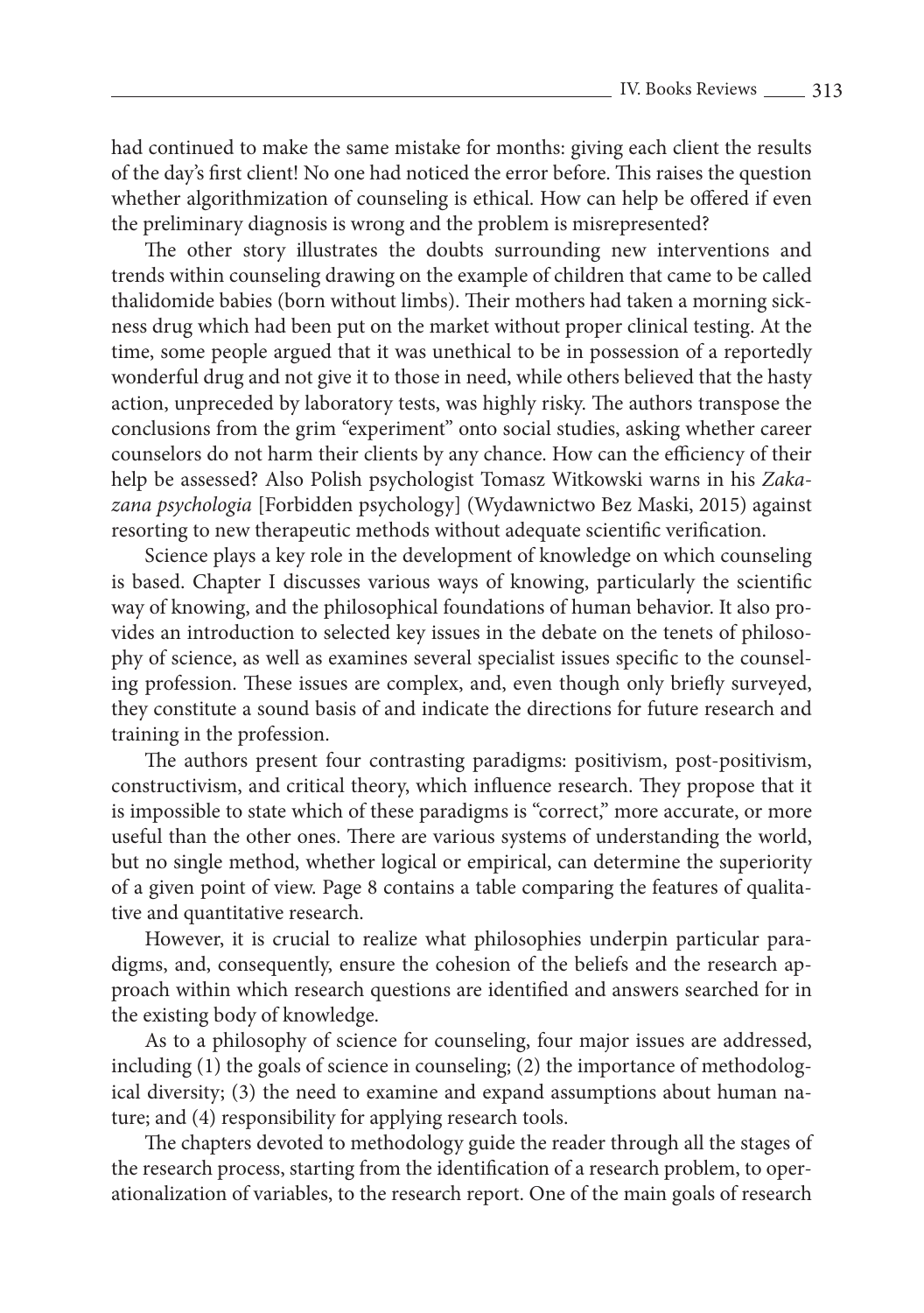is to establish a cause-effect relationship between the dependent and independent variables. The identification of research questions is followed by a critical stage of selecting or designing these variables. Chapter 12 focuses on independent variables, and Chapter 13 on dependent variables.

The first section in Chapter 12 discusses operationalization of the independent variable, highlighting that even if researchers have carefully planned the independent variable, they cannot be assured of achieving their goals through experimental manipulation. Given this, the subsequent section describes methods for controlling manipulation of the independent variable. The next stage involves interpreting research results (taking into account the statistical significance and (un)successful manipulation checks). The participants should take part in a study in full consciousness, but they should not be able to infer the research hypothesis. Naturally, decision-making between salience and transparency is difficult, but it is one of the skills of experienced researchers (see stimulus questions at the end of the chapter).

The discussion of the independent and dependent variables is complemented by a chapter devoted to the specificities of the research sample selection (Chapter 14). It provides detailed explanations of how the demographic factors influence research design and interpretation in counseling.

Although a lot can be learned about counseling from quantitative measures, counselors should also be able to understand what sense individuals make of their actions and experiences (Chapter 11). Qualitative research provides comprehensive insights into the complexity of human life by studying particular perspectives in broad contexts. Qualitative research methods represent a distinct approach to knowing and understanding people and social phenomena. The chapter includes case studies from the counseling profession which help explain why it is only within the qualitative framework that some phenomena can be studied. The authors also dispel myths surrounding qualitative research. One of the common misrepresentations is equating "qualitative data" with "qualitative research," and believing that qualitative research involves only asking people open-ended questions and analyzing the participants' answers. Another myth is the belief that only one qualitative methodology exists. Students do not realize that there are a variety of methods in qualitative research, such as phenomenology and narratology. The third misguided belief is that wherever possible quantitative studies should be carried out, while qualitative frameworks should be used only where there is not enough information available. The authors discuss the philosophical paradigms of quantitative research (mentioned also in Chapter 1) so that counselors can develop and apply their tools consciously. They also address the use of theory in research on and development of counseling.

The closing chapter presents an important research-related issue, i.e., writing a research report. It is essential to understand that the research process is in no way more important than writing a report that analyses it. Although it can be argued that research findings are communicated in various ways, not only in reports